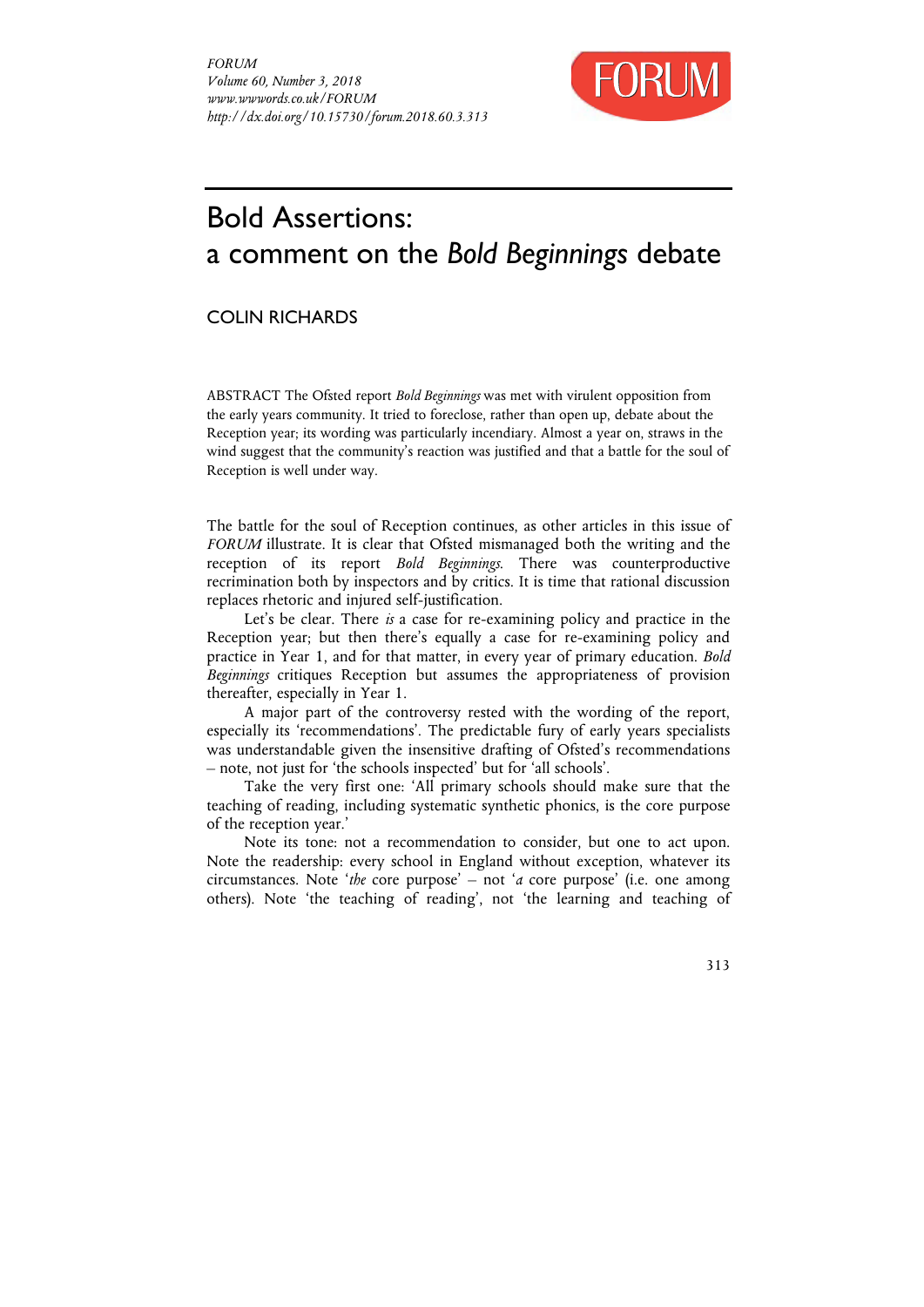## *Colin Richards*

reading'. Note the paramountcy of 'systematic synthetic phonics' – with no acknowledgement of the relevance of other approaches to reading.

Would there have been such a violent outcry if it had been rephrased more carefully, with a better sense of 'audience' and with a conscious intent to open up, not foreclose, debate? Perhaps along the lines of 'Primary schools should consider whether the learning and teaching of reading is being given sufficient attention as one among a number of purposes of Reception class education'?

And then take the second recommendation: 'All primary schools should attach greater importance to the teaching of numbers in building children's fluency in counting, recognising small numbers of items, comparing numbers and solving problems.' Wouldn't it have been more appropriate and sensitive to context if it had been phrased along the lines of 'Primary schools should consider whether adequate attention is being paid to the learning and teaching of number in the context of other demands on the Reception year curriculum'?

Or the fourth: 'All primary schools should devote sufficient time each day to the direct teaching of reading, writing and mathematics, including frequent opportunities for children to practise and consolidate their skills.' More adroit phrasing might have prompted a more considered reaction from many readers – for example, 'Primary schools should consider the place of direct teaching, as well as informal learning, in early language, reading writing and mathematics, and should provide opportunities for children to consolidate their understanding and skills through a range of activities and contexts.'

It would have helped, too, if Ofsted had added an extra recommendation linked to its last main finding, along the lines of: 'Primary schools should acknowledge the importance of play in Reception class settings and keep under review its role in furthering children's understanding in the different areas of learning.'

Such rephrased recommendations would have been an invitation to deliberate on current policy and practice in Reception-class education – not a set of injunctions to follow because of the need to prepare young children for a not-to-be-questioned Year 1 curriculum assumed to have no shortcomings.

The reaction to *Bold Beginnings* was fierce and emotional. Anyone less committed to early years education might have seen it as an overreaction; I wondered that myself ... momentarily. But since then I have been much more sympathetic to that reaction. There have been a number of ominous straws in the wind. In the light of the opposition it unleashed, Ofsted has refused to post one of its 'myth-exploding' blogs' to clarify its position; presumably it does not want to rein back on any of its assertions and recommendations. The Department for Education (DfE) is pushing forward with a form of test-based baseline assessment which is being opposed by large sectors of the early years community. Then there has been the removal of shape, space and measure from the newly drafted early years goals, resulting in an ever-increasing focus on number in the Reception year. The working group proposing those goals has been unrepresentative of the early years community as whole and has included